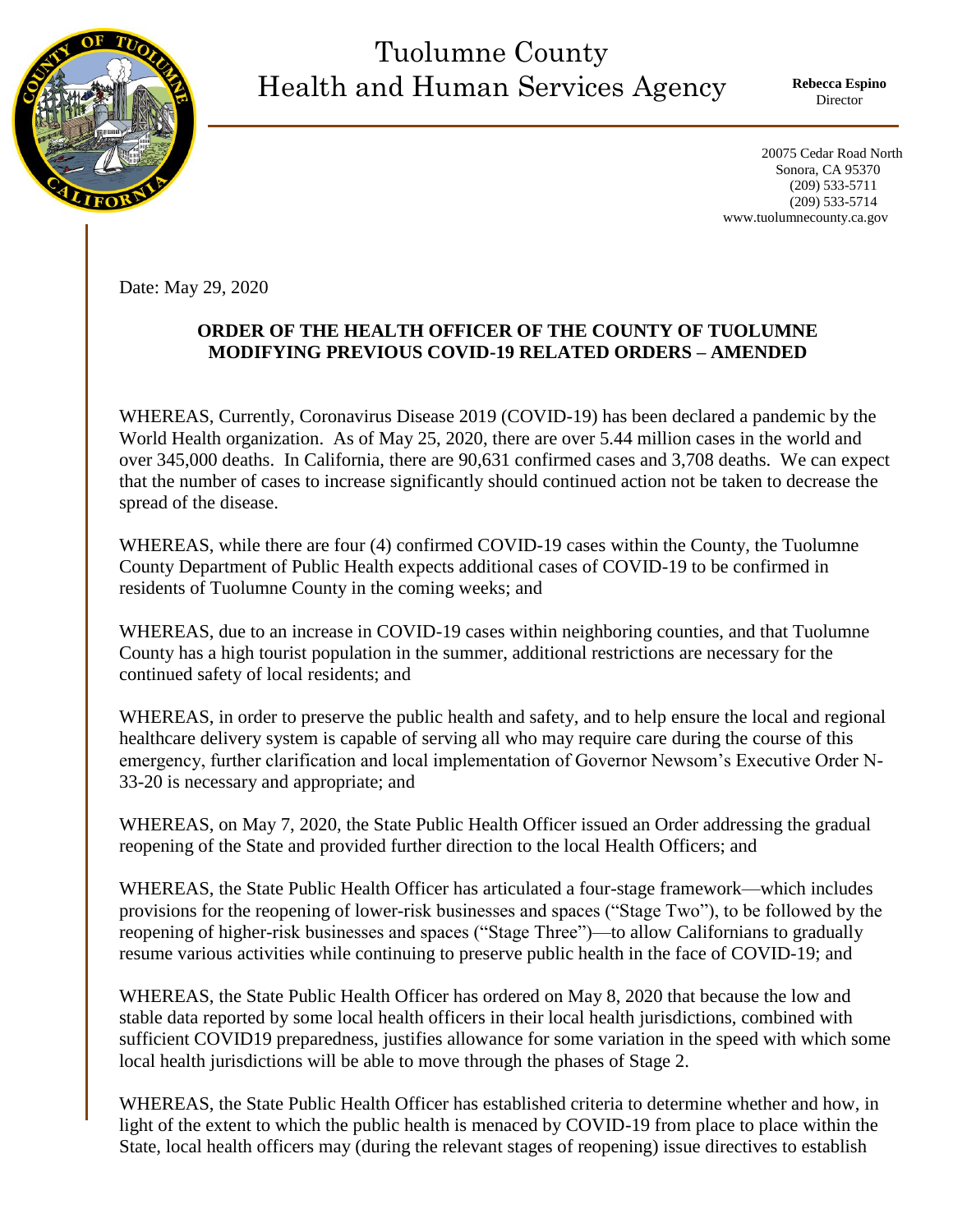and implement public health measures less restrictive than any public health measures implemented on a statewide basis pursuant to the statewide directives of the State Public Health Officer; and

WHEREAS, the State Public Health Officer has established procedures through which local health officers may (during the relevant stages of reopening) certify that, if their respective jurisdictions are subject to proposed public health measures (which they shall specify to the extent such specification may be required by the State Public Health Officer) that are less restrictive than public health measures implemented on a statewide basis pursuant to the statewide directives of the State Public Health Officer, the public health will not be menaced; and

WHEREAS, the State Public Health Officer has additionally established procedures to permit, in a manner consistent with public health and safety, local health officers who submit such certifications to establish and implement such less restrictive public health measures within their respective jurisdictions.

WHEREAS, on May 11, 2020, the Health Officer of the County of Tuolumne submitted a COVID-19 County Variance Attestation Form to the California Department of Public Health for local variance to Stage 2 of California's Roadmap to Modify the Stay-At-Home Order. The California Department of Public Health accepted the variance and posted it on May 13, 2020.

NOW THEREFORE, pursuant to California Health and Safety Code Sections 101040, 101085, and 120175, 120175.5 Title 17 California Code of Regulations Section 2501, and Tuolumne County Ordinance Code Chapter 2.40, the Health Officer of the County of Tuolumne orders as follows:

Due to the nature of the pandemic, the Interim Health Officer Dr. Liza Ortiz declares a modification of all current Orders for the safety of Tuolumne County residents, as detailed below:

- 1. The State Health Officer order and the Governor's Executive Orders and updates will take effect in Tuolumne County immediately upon modification with the following clarifications and modifications.
	- a. Short-term lodging facilities (including short-term rentals, vacation rentals, timeshares, hotels, motels, campgrounds and other short-term lodgings) within the County of Tuolumne may remain open for the following limited purposes:
		- i. To serve as short-term lodging facilities which are used for the following COVID-19 mitigation and containment measures:
			- 1. Lodging to protect the homeless population;
			- 2. Lodging for persons who have been displaced and cannot return to their residence because there is a person residing at the residence that must isolate or quarantine or is at a higher risk of severe illness;
			- 3. Lodging for persons who need to isolate or quarantine
			- 4. Short-term lodging facilities (including short-term rentals, vacation rentals, timeshares, hotels, motels, campgrounds and other short-term lodgings) which are used to house essential workers performing functions that are essential to maintain the continuity of operations for critical infrastructure, as listed here: <https://covid19.ca.gov/img/EssentialCriticalInfrastructureWorkers.pdf> and here:<https://covid19.ca.gov/essential-workforce/>
			- 5. Further, short-term lodging facilities may be used to house those who require emergency sheltering due to other reasons such as, but not limited to, sheltering domestic violence victims or evacuees from a wildland fire.
	- b. No homeowner, agent of the homeowner, marketing agent, listing agent, or real estate agent shall engage in efforts to rent or lease any short-term rentals, vacation rentals, timeshares, hotels, motels, and/or other short-term lodging within the County of Tuolumne for any purpose other than those identified item a. above.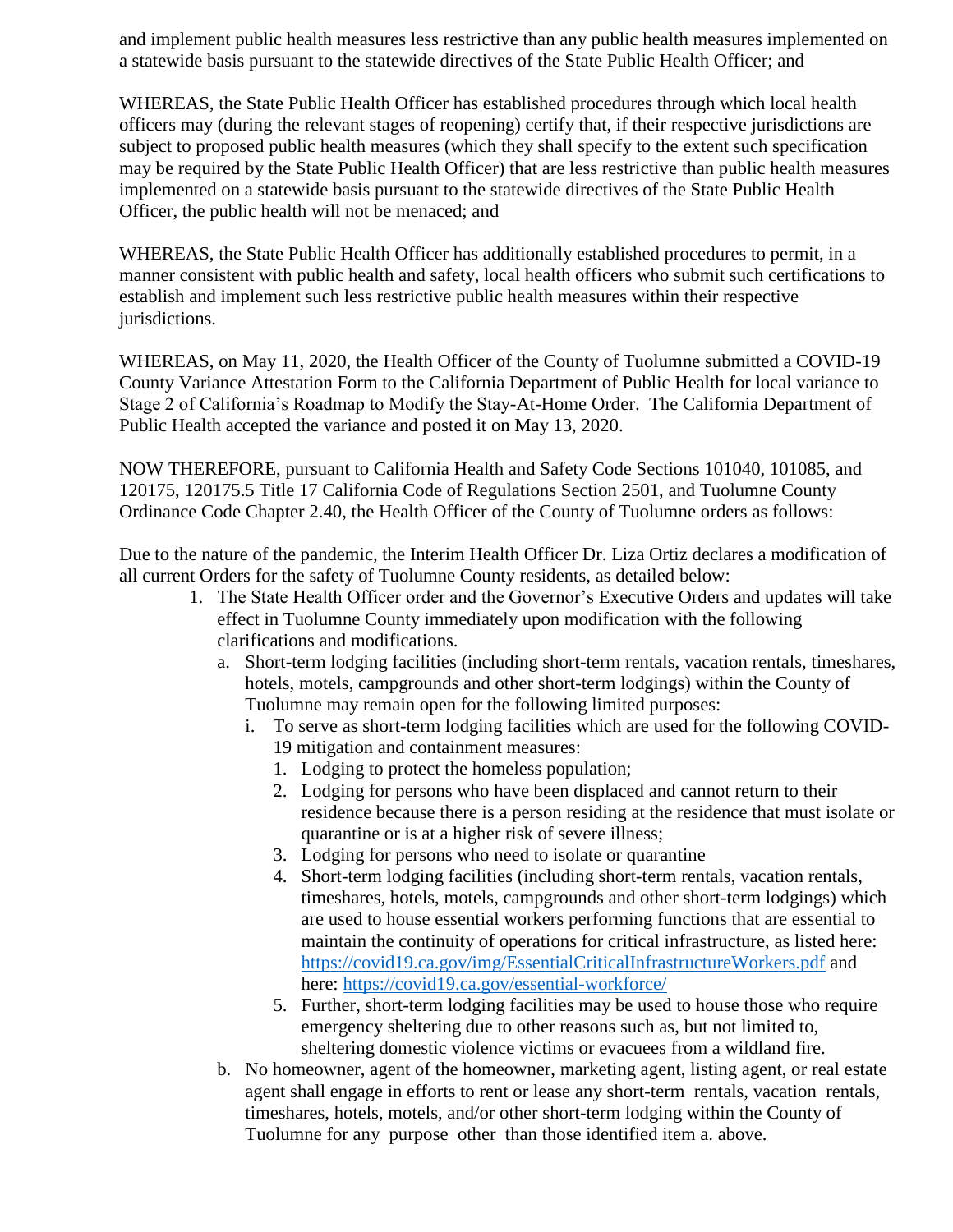- c. In the event of a question or uncertainty as to whether a particular short-term lodging use falls within the Public Health Officer's exemptions (i.e., whether it constitutes a mitigation or containment measure, or involves an essential worker), a written determination from the County of Tuolumne Health Officer, that the use is authorized, or a directive from the Health Officer shall be adequate to authorize such use.
- 2. To the extent that sectors are re-opened by State Health Officer orders or Local Health Officer attestation, Californians may leave their homes to work at, patronize, or otherwise engage with those businesses, establishments, or activities and must, when they do so, continue at all times to practice physical distancing, minimize their time outside of the home, and wash their hands frequently. To prevent further spread of COVID-19 to and within other jurisdictions within the State, Californians should not travel significant distances and should stay close to home. The State's Public Health Officer's March 19, 2020, Order otherwise remains in full effect.
	- a. Effective immediately, the sectors listed by the state at the sites listed below are permitted to be open in Tuolumne County, provided they implement the adaptations listed in this and State Health Officer order as well as guidance provided by the State. If State guidance for the sector is not posted by the State, that the sector is not permitted to open until guidance is posted by the State.
		- i. A list of which sectors are permitted may be found here: <https://covid19.ca.gov/industry-guidance/> and [https://covid19.ca.gov/roadmap](https://covid19.ca.gov/roadmap-counties/)[counties/](https://covid19.ca.gov/roadmap-counties/)
	- b. The following sectors, businesses, establishments, or activities are not permitted to operate in the State of California at this time pursuant to State regulations:
		- i. Personal services such as nail salons, tattoo parlors, gyms and fitness studios
		- ii. Hospitality services, such as bars, wineries, tasting rooms and lounges
		- iii. Entertainment venues, such as movie theaters, gaming, gambling, arcade venues, pro sports, indoor museums, gallery spaces, and zoos
		- iv. Community centers, public pools, playgrounds, and picnic areas
		- v. Nightclubs
		- vi. Concert venues
		- vii. Live audience sports
		- viii. Festivals
		- ix. Theme parks
		- x. Hotels/lodging for leisure and tourism
- 3. All public and private gatherings of any number of people not part of a single household or living unit are generally prohibited by the State Order. That prohibition is incorporated into this Order by reference, and gatherings are prohibited except for the limited purposes expressly permitted in this Order (e.g., to engage in essential activities as authorized by the State). There are no restrictions on the gathering of members of a household or living unit. Should the State Public Health Officer modify this order, it shall take immediate effect in Tuolumne County.
- 4. Current information regarding the state orders can be found here:<https://covid19.ca.gov/>
- 5. Current information regarding essential critical workforce can be found here: <https://covid19.ca.gov/img/EssentialCriticalInfrastructureWorkers.pdf> and here: <https://covid19.ca.gov/essential-workforce/>
- 6. All facilities must first perform a detailed risk assessment and implement a site-specific protection plan. Adaptations need to be made before workplaces can open. Businesses must post their protection plan in their business location, submit a copy to Tuolumne County Public Health via email (health@tuolumnecounty.ca.gov) and make it available upon request to others.
	- a. Current information regarding guidance for different business sectors can be found here:<https://covid19.ca.gov/industry-guidance/> and [https://covid19.ca.gov/roadmap](https://covid19.ca.gov/roadmap-counties/)[counties/](https://covid19.ca.gov/roadmap-counties/)